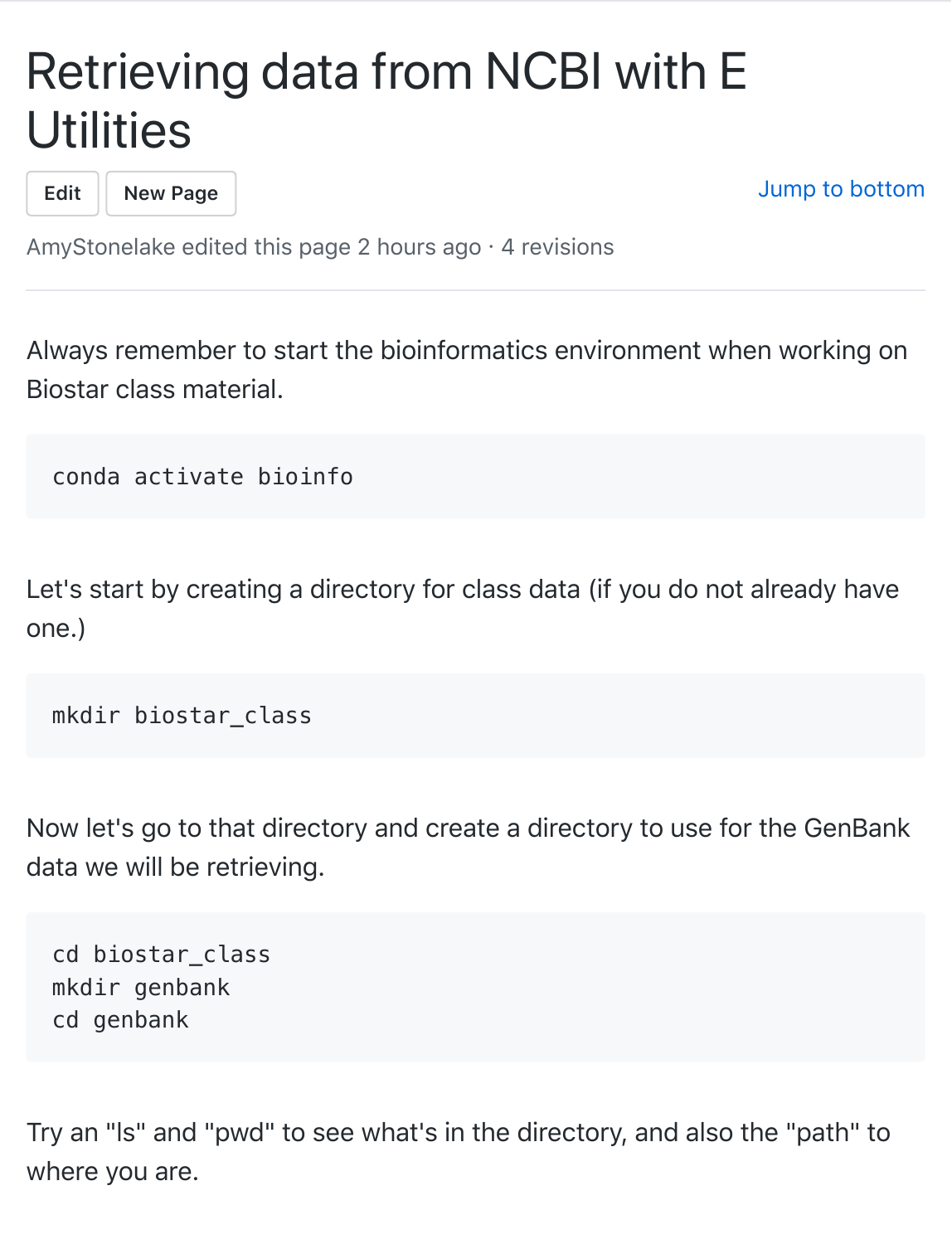Okay, here is the command line we'll be working with. In this document, we will look at each of the parts of the command, and then run the command.

efetch  $-db$  nuccore  $-id NC_001501 -format gb > NC_001501.gb$ 

EFetch is one of NCBI's "E-Utilities" that allows access to NCBI databases from the command line. Each utility (EInfo, ESearch, EPost, EFetch, ELink, EGQuery, ESpell, ECitMatch) has required parameters. They are the gateway to the "*Entrez system, which currently includes 38 databases covering a variety of biomedical data, including nucleotide and protein sequences, gene records, three-dimensional molecular structures, and the biomedical literature*".

Access to "EFetch" is provided by installation of the "Entrez-Direct" tools, which happened during the computer set-up phase of the course.

Your command line so far...

efetch

If you type "efetch" at the command line, you may get an error message. To find out more about how to use "efetch", you can look at the help documentation.

efetch --help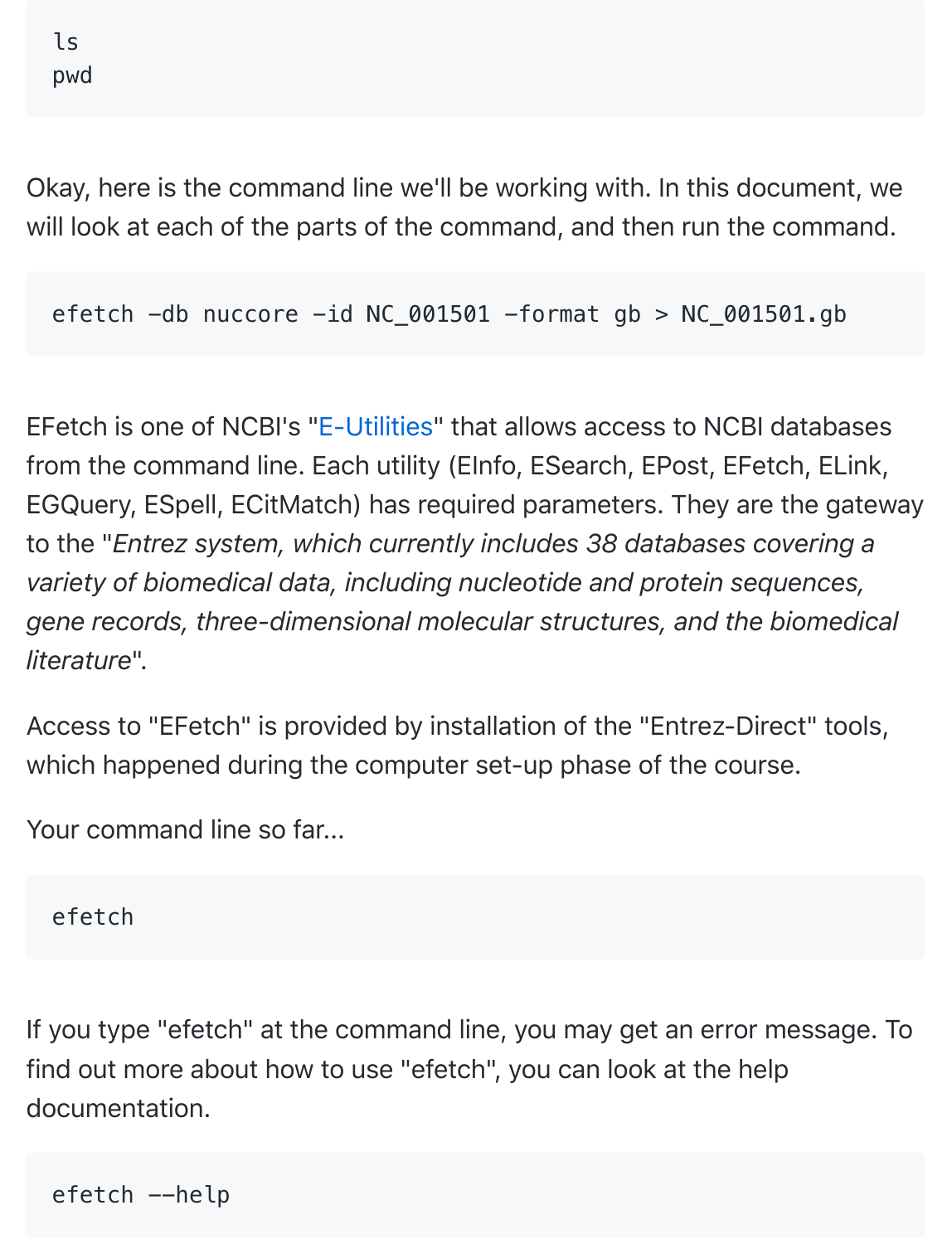A required parameter for EFetch is "db", the database from which to retrieve records. The "nuccore" database is the "nucleotide" database.

Your command line so far...

efetch -db nuccore

## **Table 1**

- Entrez Unique Identifiers (UIDs) for selected databases

| <b>Entrez Database</b>   |                      | <b>UID common name E-utility Database Name</b> |
|--------------------------|----------------------|------------------------------------------------|
| <b>BioProject</b>        | <b>BioProject ID</b> | bioproject                                     |
| <b>BioSample</b>         | <b>BioSample ID</b>  | biosample                                      |
| <b>Biosystems</b>        | <b>BSID</b>          | biosystems                                     |
| <b>Books</b>             | <b>Book ID</b>       | books                                          |
| <b>Conserved Domains</b> | <b>PSSM-ID</b>       | cdd                                            |
| dbGaP                    | dbGaP ID             | gap                                            |
| dbVar                    | dbVar ID             | dbvar                                          |
| Epigenomics              | Epigenomics ID       | epigenomics                                    |
| <b>EST</b>               | GI number            | nucest                                         |
| Gene                     | Gene ID              | gene                                           |
| Genome                   | Genome ID            | genome                                         |
| <b>GEO</b> Datasets      | <b>GDS ID</b>        | gds                                            |
| <b>GEO</b> Profiles      | <b>GEO ID</b>        | geoprofiles                                    |
| <b>GSS</b>               | GI number            | nucgss                                         |
| HomoloGene               | HomoloGene ID        | homologene                                     |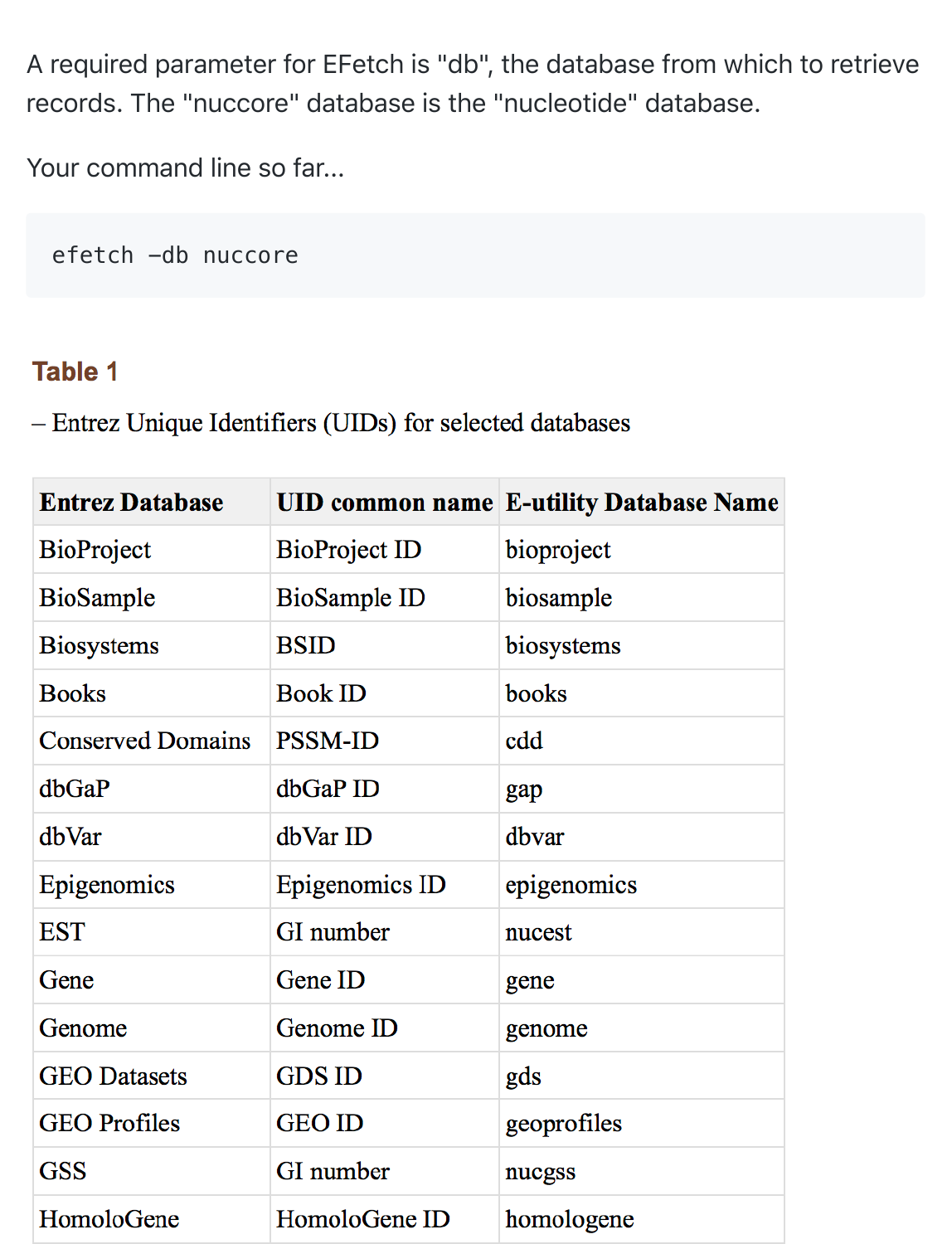| <b>MeSH</b>             | <b>MeSH ID</b>            | mesh            |
|-------------------------|---------------------------|-----------------|
| <b>NCBI C++ Toolkit</b> | <b>Toolkit ID</b>         | toolkit         |
| <b>NCBI</b> Web Site    | Web Site ID               | nchisearch      |
| <b>NLM</b> Catalog      | <b>NLM Catalog ID</b>     | nlmcatalog      |
| Nucleotide              | GI number                 | nuccore         |
| <b>OMIA</b>             | <b>OMIA ID</b>            | omia            |
| PopSet                  | PopSet ID                 | popset          |
| Probe                   | Probe ID                  | probe           |
| Protein                 | GI number                 | protein         |
| <b>Protein Clusters</b> | <b>Protein Cluster ID</b> | proteinclusters |
| PubChem BioAssay        | AID                       | pcassay         |

Each database entry has a UID, or "unique identifier" (-id). This is the second parameter that must be specified for the EFetch command.

-id NC\_001501

-id NC\_001501,NC\_002549,NC\_045512

In this example, the UID is "NC\_001501", a NCBI RefSeq entry for "Moloney murine leukemia virus, complete genome".

Your command line so far...

efetch -db nuccore -id NC\_001501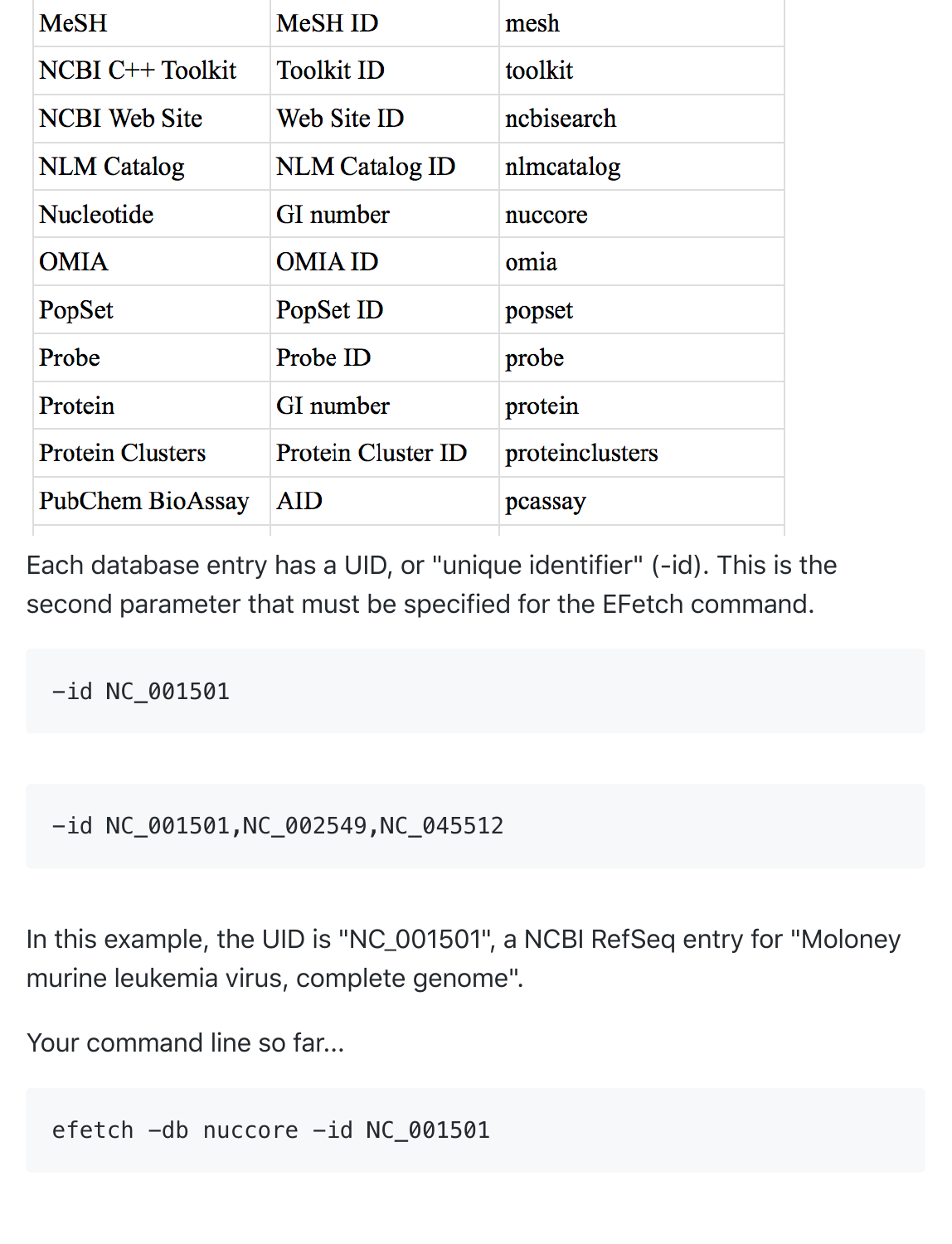[Sidebar](https://www.ncbi.nlm.nih.gov/refseq/): What is RefSeq?

RefSeq is the NCBI Reference Sequence database, "a comprehensive, integrated, non-redundant, well-annotated set of reference sequences including genomic, transcript, and protein".

Moving on...what does "-format gb" mean? You can set the format of the returned information. Here, we are interested in GenBank format.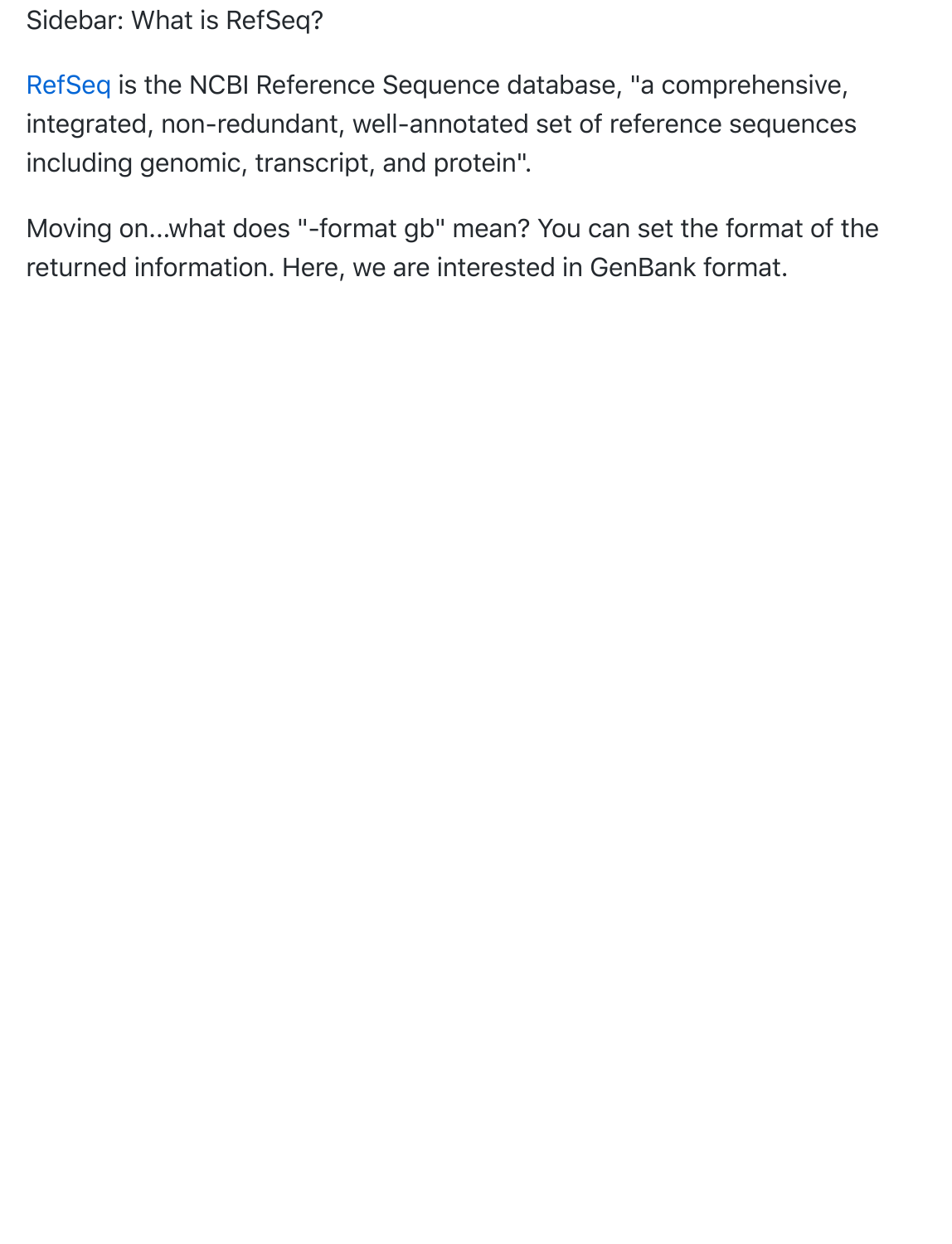| $db = nImcatalog$                                                |              |                      |
|------------------------------------------------------------------|--------------|----------------------|
| <b>Full record</b>                                               | null         | text, <i>default</i> |
| <b>XML</b>                                                       | null         | xml                  |
| $db = nucleor$ , nucest, nucess, protein or popset               |              |                      |
| text ASN.1                                                       | null         | text, <i>default</i> |
| binary ASN.1                                                     | null         | asn.1                |
| Full record in XML                                               | native       | xml                  |
| Accession number(s)                                              | acc          | text                 |
| <b>FASTA</b>                                                     | fasta        | text                 |
| TinySeq XML                                                      | fasta        | xml                  |
| SeqID string                                                     | seqid        | text                 |
| Additional options for $db = nucleor$ , nucest, nucess or popset |              |                      |
| GenBank flat file                                                | gb           | text                 |
| GBSeq XML                                                        | gb           | xml                  |
| <b>INSDSeq XML</b>                                               | gbc          | xml                  |
| Additional option for $db = nucle$ and protein                   |              |                      |
| Feature table                                                    | ft           | text                 |
| Additional option for $db = nucle$                               |              |                      |
| GenBank flat file with full sequence (contigs) gbwithparts       |              | text                 |
| CDS nucleotide FASTA                                             | fasta cds na | text                 |
| CDS protein FASTA                                                | fasta cds aa | text                 |
| Additional option for $db = nucest$                              |              |                      |
| <b>EST</b> report                                                | est          | text                 |

Table 1 from NBK25499, a full list of allowed values for each database

For GenBank format,

-format gb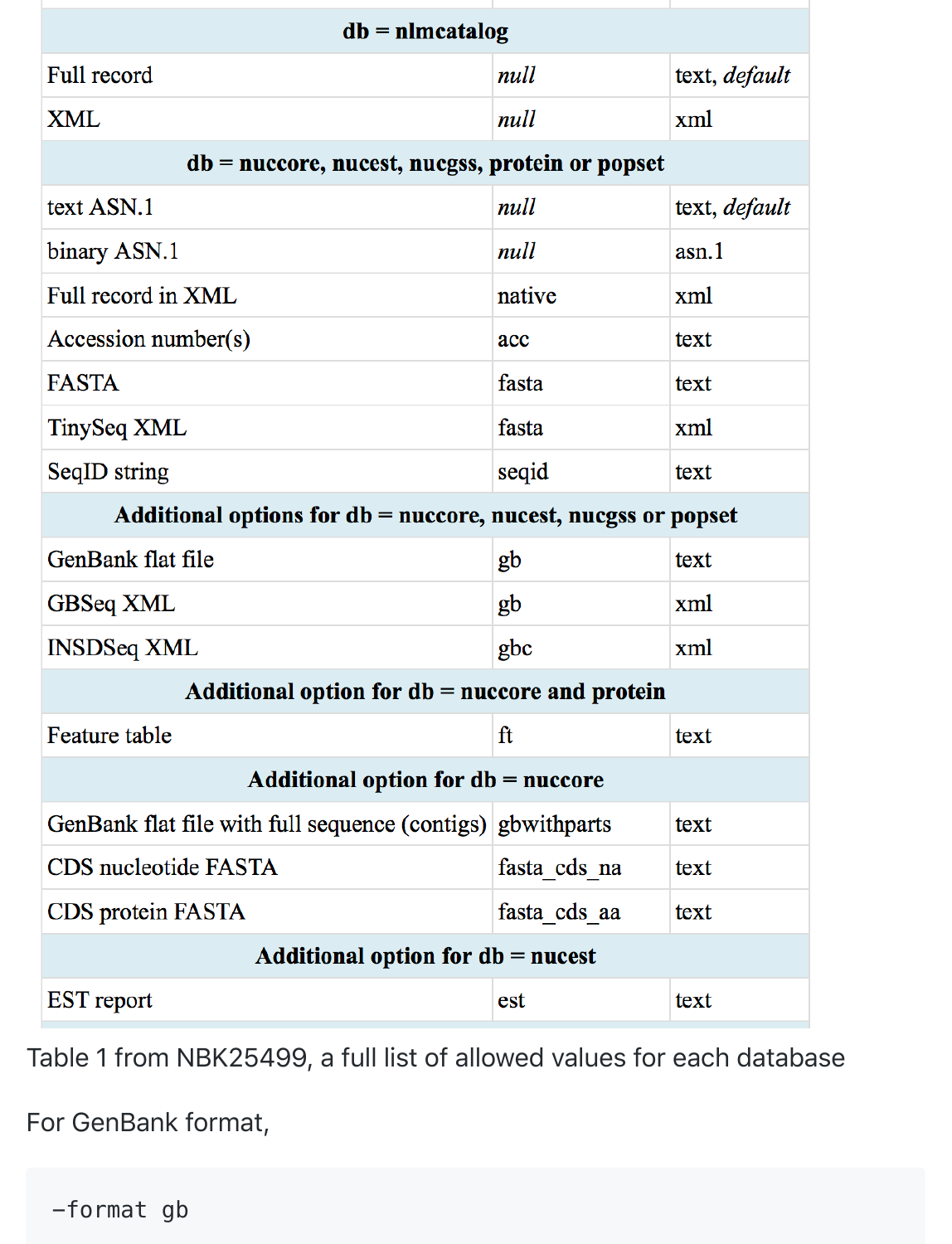Your command line so far...

efetch -db nuccore -id NC\_001501 -format gb

We're getting closer to the final version of the command line.

efetch  $-db$  nuccore  $-id NC_001501 -format gb > NC_001501.gb$ 

So let's look at the last part of the command line, the output...

 $> NC_001501$ .gb

The right-facing caret ">", creates the output file, which is named "NC\_001501.gb". You could name this file whatever you want, like this...

> file whatever you want

But, it's better to choose a useful name that tells you something about the data. In this case, it is RefSeq NC\_001501, in GenBank format. This is the only part of this command line where you can type in something other than what the example shows and it would still "work".

Your finished command line.

efetch  $-db$  nuccore  $-id NC_001501 -format gb > NC_001501.gb$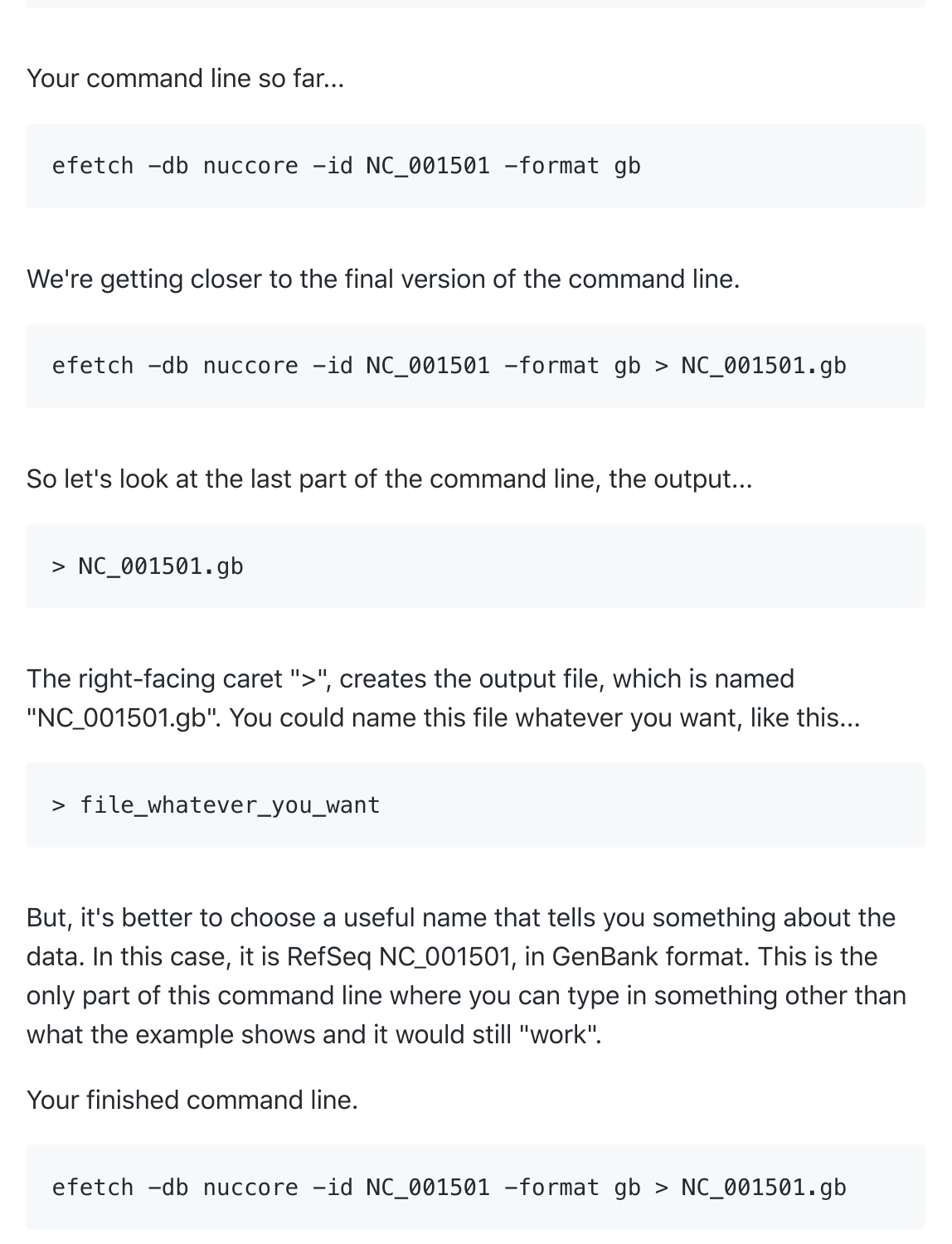## **Questions**

- 1. How would you modify this command line to retrieve from a different GenBank database (not nucleotide)? Which part of the command line would you change?
- e. Do "NC\_001501", "NC001501" and "NC\_oo15o1" all refer to the same GenBank entry? How would you test this? Why does/doesn't it work?
- g. In what other formats can you retrieve data?

| $+$ Add a custom footer<br>▼ Pages 6<br>Find a Page<br><b>Home</b> |
|--------------------------------------------------------------------|
|                                                                    |
|                                                                    |
|                                                                    |
|                                                                    |
|                                                                    |
|                                                                    |
| <b>BTEP</b>                                                        |
| <b>Bulk RNA Seq test data</b>                                      |
| Decompressing files with the tar command                           |
| <b>Retrieving data from NCBI with E Utilities</b>                  |
| <b>Working with FASTQ and FASTA data</b>                           |

 $+$  Add a custom sidebar